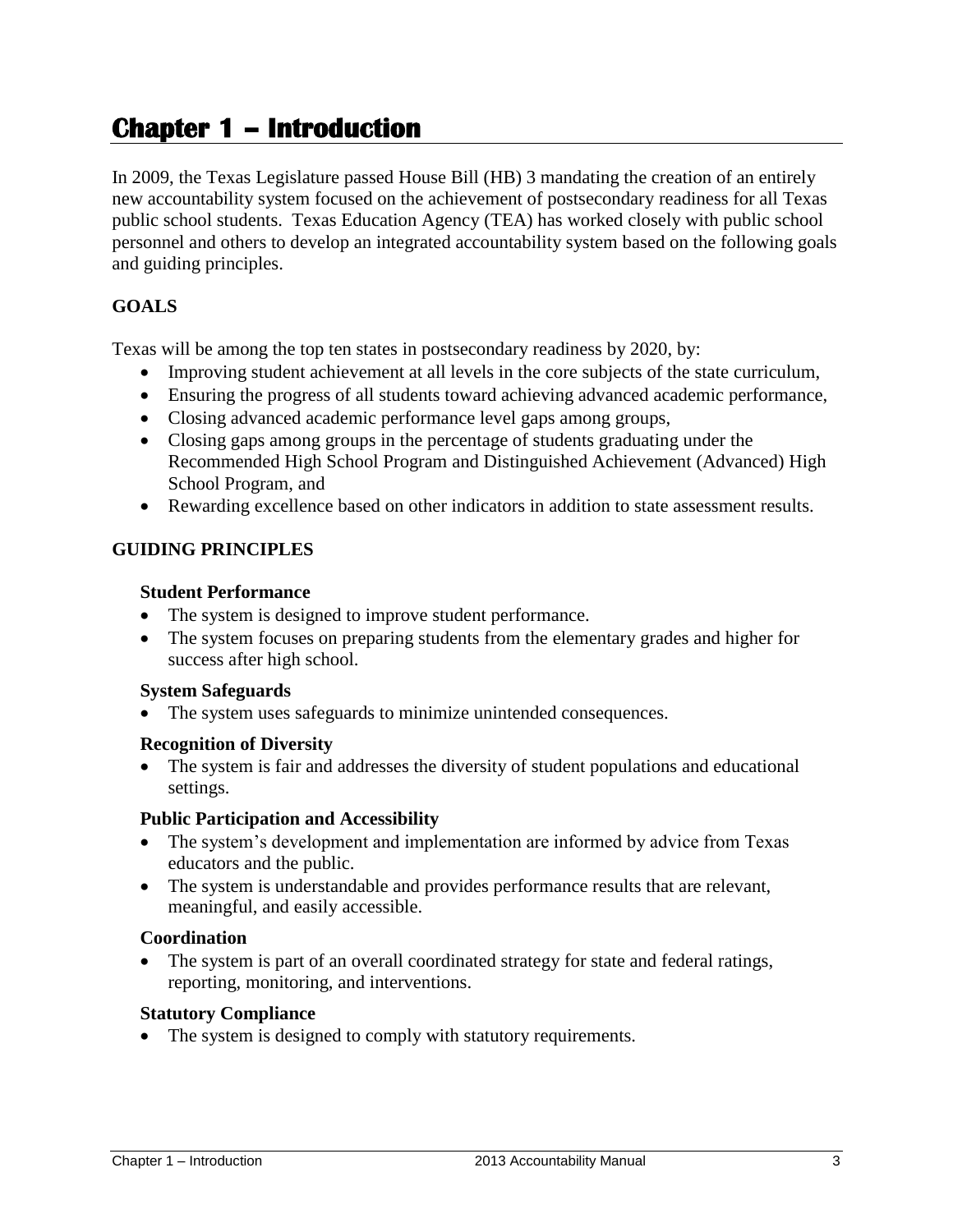## **Local Responsibility**

- Districts are responsible for submitting accurate data upon which ratings are based.
- The system relies on local school districts to develop and implement local accountability systems that complement the state system.

# **Distinction Designations**

Distinction designations are based on higher levels of student performance.

To achieve these goals, a three-tiered approach of assigning accountability ratings based on four performance indexes, awarding distinction designations, and applying system safeguards will be implemented beginning with the 2013 accountability system. Accountability ratings are assigned to every district and campus in the Texas public education system each year. In 2013, the system will assign a rating label – *Met Standard, Met Alternative Standard,* or *Improvement Required* – based on the evaluation of four performance indexes for Student Achievement, Student Progress, Closing Performance Gaps, and Postsecondary Readiness.

The indexes include assessment results from the State of Texas Assessments of Academic Readiness (STAAR)<sup>1</sup> testing program, graduation rates, and rates of students achieving the Recommended High School Program and Distinguished Achievement (Advanced) High School Program. In addition to evaluating performance for all students, the performance of the following individual groups of students are evaluated in the performance index framework - All Students, African American, American Indian, Asian, Hispanic, Pacific Islander, White, Two or More Races, Students served by Special Education, Economically Disadvantaged, and English Language Learners (ELLs).

Distinction designations will be awarded to campuses based on campus performance compared to a group of campuses of similar type, size, and student demographics. Distinctions designations acknowledge that these campuses meet accountability standards and demonstrate outstanding academic performance for indicators other than those used to determine accountability ratings.

System safeguards are applied to ensure that performance on each subject, indicator, and student group is addressed, and all state and federal accountability requirements are incorporated into the accountability system.

## **About the** *Manual*

The *2013 Accountability Manual* is a technical resource that explains the accountability system used by the Texas Education Agency (TEA) to evaluate the performance of public school districts and campuses. This *Manual* details the accountability system for 2013, including ratings, academic achievement distinction designations, responsibilities, safeguards, and special issues. All information necessary to compute 2013 ratings and academic distinction designations for districts and campuses is included.

**1** STAAR ® is a registered trademark of the Texas Education Agency.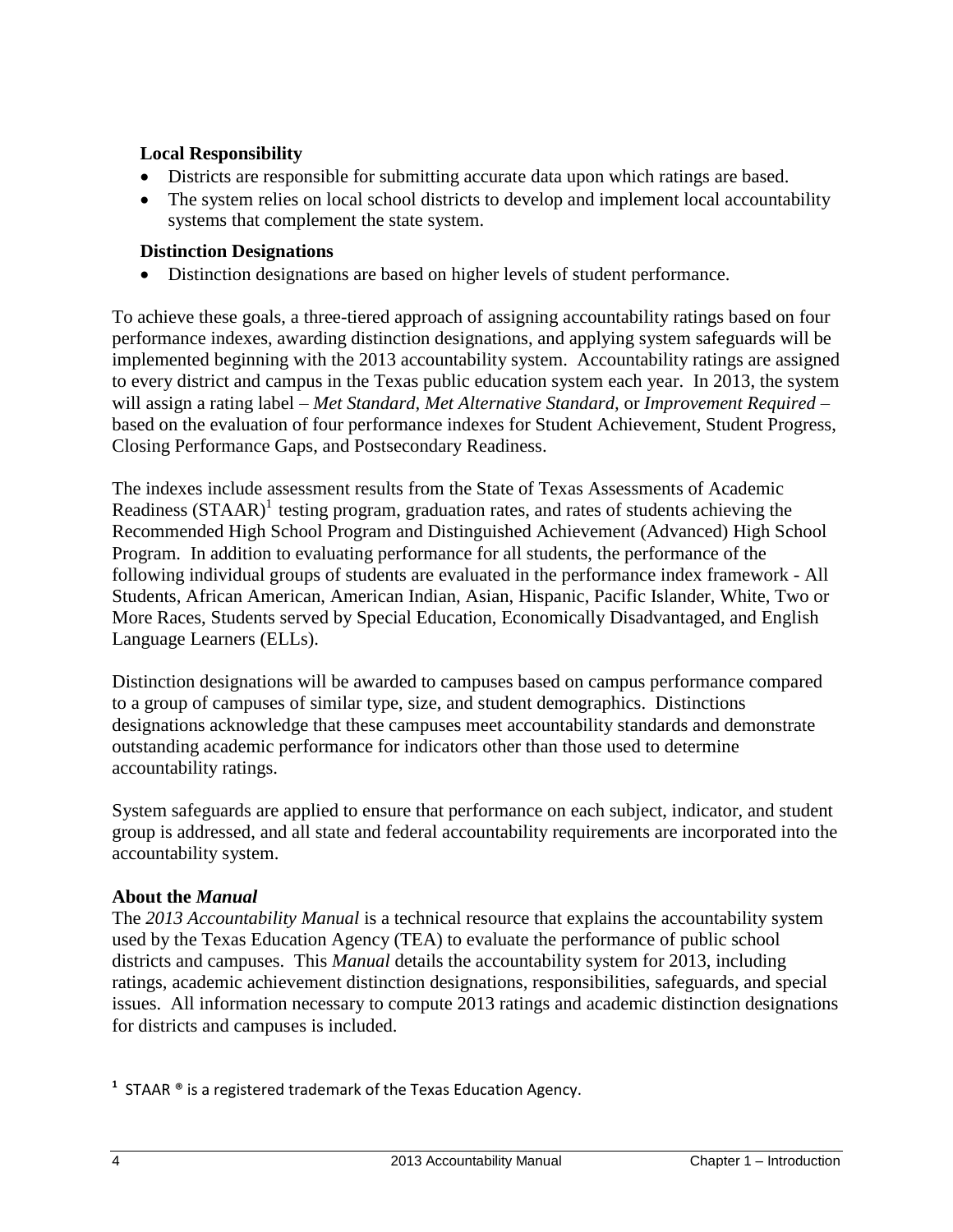#### **Advisory Groups**

Educators, school board members, business and community representatives, professional organizations, and legislative representatives from across the state provided assistance and advice to TEA during the development of the accountability system. Additionally, more than 1,600 public comments were received on the website highlighting both strengths and weaknesses of the proposed accountability system.

The Accountability Technical Advisory Committee (ATAC) includes representatives from districts and regional education service centers (ESCs) who made recommendations to address major policy and design issues for 2013 accountability.

The Accountability Policy Advisory Committee (APAC) includes representatives from legislative offices, school districts, and the business community who participated in resolving issues critical to the accountability system and reviewed the ATAC recommendations. The APAC either endorsed the ATAC's proposals or recommended alternatives which were forwarded to the commissioner.

The Academic Achievement Distinction Designations Committee (AADDC) consisted of professionals, content experts, educators, and community leaders appointed by the Offices of the Governor, Lieutenant Governor, and Speaker of the House of Representatives who made recommendations for academic achievement distinction designations in reading/English language arts and mathematics.

The commissioner considered all proposals and made final decisions that are reflected in this publication. See *Appendix A – Acknowledgments* for more information on advisory groups.

## **Reports Associated with the Accountability System**

- *Accountability Reports.* Reports showing the performance data used for determining accountability ratings are made public at the time of the ratings release. These reports provide the data necessary to understand a district or campus rating. Samples of these reports are shown in *Appendix E – Sample Accountability Table and Index Calculations*.
- *Performance Reports*. Since 1990-91, campus and district performance reports [formerly Academic Excellence Indicator System (AEIS) reports] have been generated and published annually for all districts and campuses in the state. Local districts share responsibility for disseminating the performance reports, including holding hearings for public discussion of the report content. All indicators used for accountability are included, with additional disaggregations depicting how each grade level and each student group performed on the state assessments. Performance on various college-readiness indicators, such as participation and performance rates on the SAT/ACT, is included. Additionally, the demographic information about students and staff, and program information, all of which provide context for interpreting accountability results are shown.

State statute also requires that a subset of the information found on the performance report is produced at the campus level only and provided to each student's family.